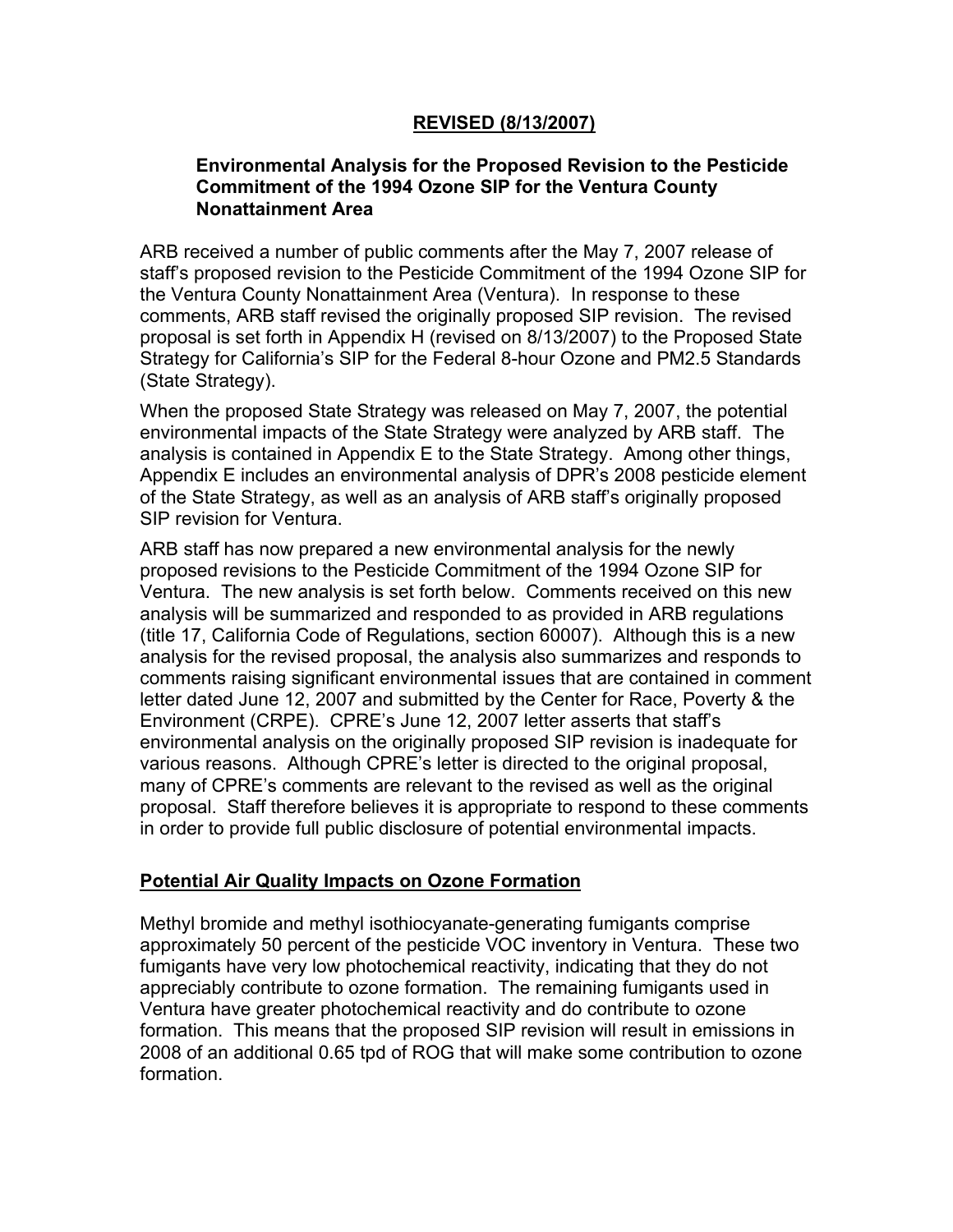Preliminary photochemical modeling indicates that Ventura County will need to be reclassified as a serious nonattainment area for the 8-hour ozone standard, which will result in a June 2013 attainment date. Based on the preliminary photochemical modeling, it is apparent that ozone formation in Ventura responds to both NOx and ROG reductions. Consequently, the proposed revision may have a significant adverse impact on air quality in the short term as it may slow down slightly the improvement in ozone levels as compared to fully achieving the pesticide emission reductions in the 1994 Ozone SIP. However, the revised proposal phases out the substitution rapidly over four years and so is structured to ensure that the substitution will not interfere with Ventura's ability to attain the 8-hour ozone standard by the deadline for "serious" nonattainment areas.

## **Potential Toxic Impacts**

Four fumigants accounted for 87% of the pesticide VOC emissions in the Ventura nonattainment area during 2004: 1,3-dichloropropene, chloropicrin, methyl bromide, and metam-sodium. Emissions of these fumigants would be the most impacted by this SIP revision. DPR anticipates a negligible health risk from toxic exposure to the fumigant levels under all of the emission scenarios described in this SIP revision. Complementary regulatory requirements and oversight by three regulatory agencies provide a comprehensive system for protecting people from toxic exposure to fumigants. The U.S. Environmental Protection Agency specifies nationwide restrictions through label requirements. Fumigant labels specify legally binding instructions and restrictions pertaining to storage, disposal, first aid, air concentration limits, methods of application, worker protection, and environmental protection.

In addition to the label requirements, DPR develops and implements more stringent statewide requirements. DPR's statewide requirements for methyl bromide and 1,3-dichloropropene include buffer zones, air concentration or use limits, application method restrictions, and worker protection provisions (Title 3, California Code of Regulations, Sections 6450, 6450.1, 6450.2, 6450.3; DPR 2002). As described below, DPR is in the process of assessing the risk and developing mitigation measures for chloropicrin and metam-sodium. All four fumigants are "restricted materials" in California. As restricted materials, they require a permit issued by the county agricultural commissioner prior to use and can only be applied under the supervision of a certified applicator. State law requires county agricultural commissioners to evaluate local conditions prior to issuing restricted materials permits. Based on his evaluation of local conditions, the Ventura County agricultural commissioner includes additional restrictions on the permits for chloropicrin and metam-sodium. These permit conditions include buffer zones, tarpaulins for chloropicrin applications, and sprinkler systems for metam-sodium to be used in the event odors are detected (Ventura County Agricultural Commissioner).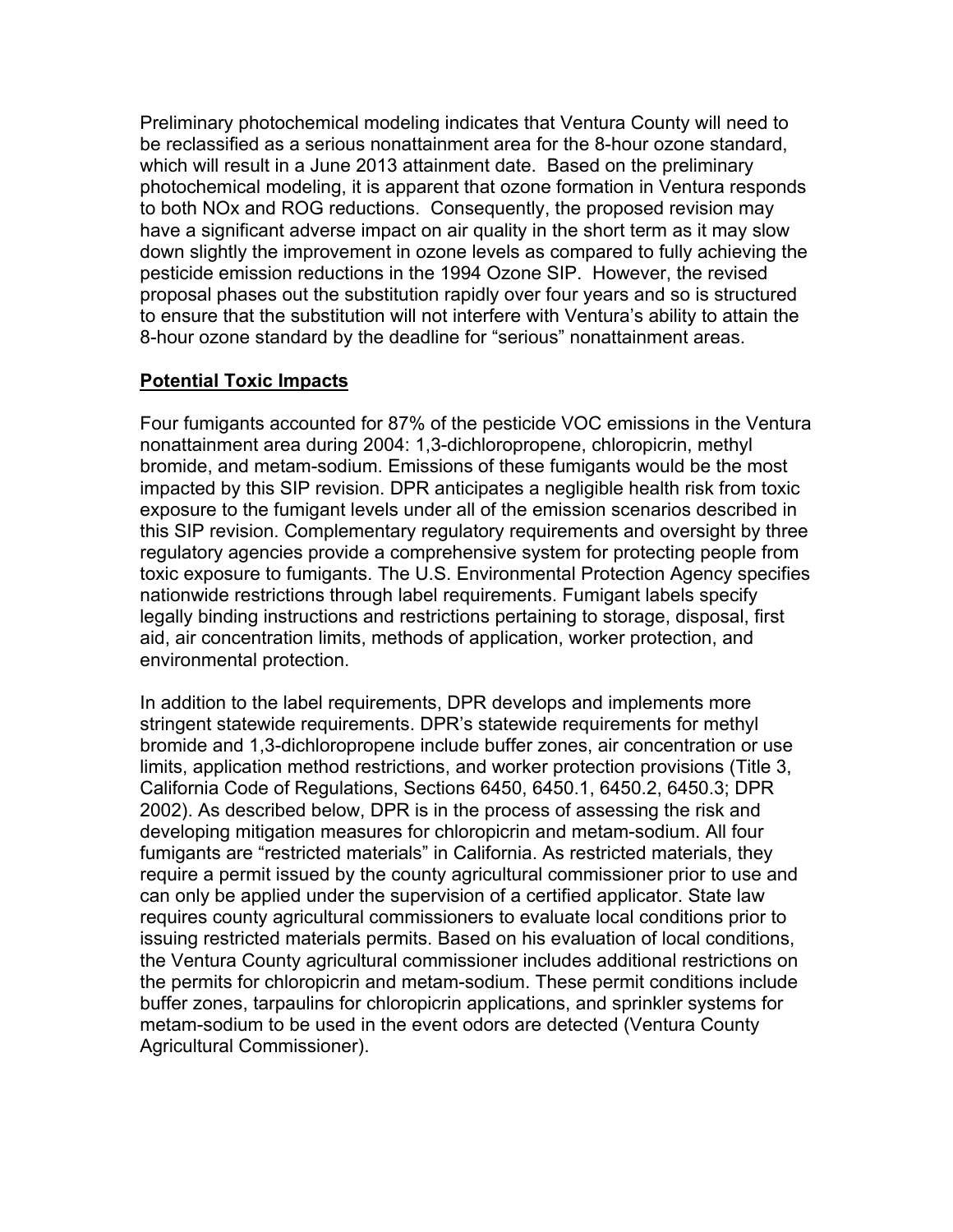The statewide requirements described above are the result of DPR's comprehensive risk assessment and risk management process. This process includes a toxicological and exposure evaluation, and mitigation as toxic air contaminants. DPR has completed risk assessments for 1,3-dichloropropene, methyl bromide and metam-sodium (as the methyl isothiocyanate breakdown product) (DPR 1997; Lim 2002; Rubin 2002). The risk assessment for chloropicrin is in progress. As part of the risk management process, DPR has identified acceptable exposure levels for 1,3-dichloropropene, methyl bromide, and methyl isothiocyanate-generating pesticides, based on the toxicology evaluation in the risk assessment. As described above, DPR has implemented statewide requirements for 1,3-dichloropropene and methyl bromide. DPR has proposed mitigation measures for methyl isothiocyanate-generating pesticides and plans to implement regulatory requirements later in 2007 (DPR 2007). The statewide requirements for these fumigants are designed to meet the acceptable exposure levels. The Ventura nonattainment area is one of the highest use counties for fumigants, and is an area that DPR closely evaluates. As part of its efforts to evaluate the effectiveness of the statewide regulatory requirements, the ARB (at the request of DPR) conducted monitoring in Ventura during 2005 and 2006. Results of the monitoring show that air concentrations of 1,3 dichloropropene and methyl bromide are acceptable (Table 1). The Office of Environmental Health Hazard Assessment (OEHHA) recommended a lower acceptable concentration for methyl bromide and the measured concentrations also meet these levels. Air concentrations should be lower than shown here once DPR's VOC regulations are implemented, under all of the emission scenarios described in this SIP revision.

|                     | Measured<br>Concentration (ppb) |      | <b>Acceptable Concentration</b><br>(ppb) |              |
|---------------------|---------------------------------|------|------------------------------------------|--------------|
|                     |                                 |      |                                          |              |
|                     | 2005                            | 2006 | <b>DPR</b>                               | <b>OEHHA</b> |
| Methyl bromide      |                                 |      |                                          |              |
| Average of 5 sites  | 0.24                            | 0.64 | 9.00                                     | 1.00         |
| <b>Highest site</b> | 0.39                            | 0.88 | 9.00                                     | 1.00         |
| 1,3-dichloropropene |                                 |      |                                          |              |
| Average of 5 sites  | 0.90                            | 0.45 | 26.00                                    |              |
| <b>Highest site</b> | 2.33                            | 0.84 | 26.00                                    |              |

**Table 1. Methyl bromide and 1,3-dichloropropene air monitoring in Ventura during 8-week summer peak use season.** 

### **Potential Impacts on Ozone Depletion**

Methyl bromide is an ozone depleting substance, and its production and importation are regulated under the Clean Air Act. Under the proposal, it is estimated that 0.6 tons per day more methyl bromide would be allowed from field fumigation in Ventura in 2008 than would be allowed under the 1994 Plan. Though methyl bromide is an ozone depleting substance, this revision will not have a significant adverse impact on the ozone layer. Ozone depletion is not a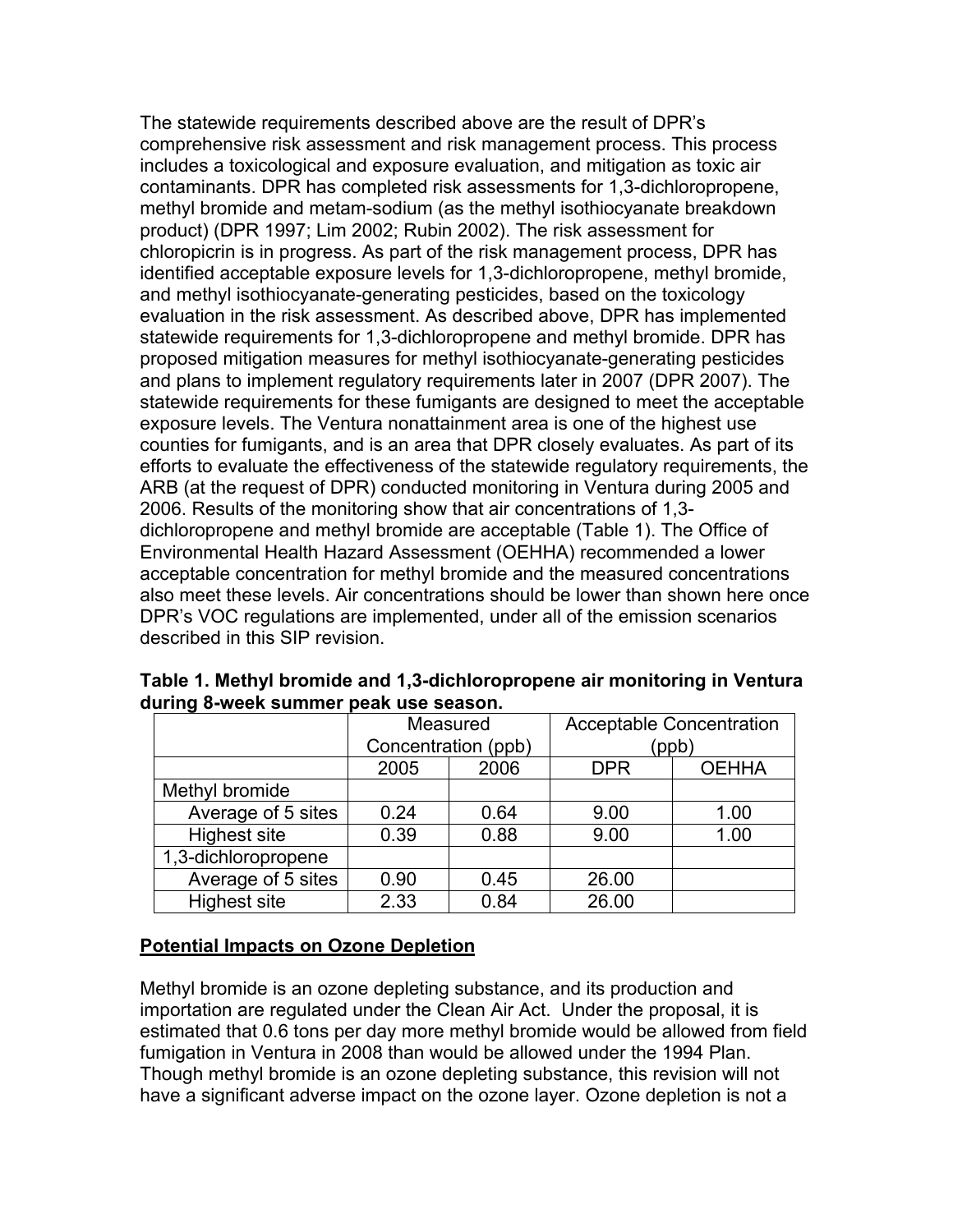localized effect, and the additional methyl bromide permitted in Ventura County under the revision is negligible, approximately 0.0003 percent of the worldwide methyl bromide emissions. Also, it is likely that if the proposal were not adopted, additional methyl bromide emissions prohibited in Ventura would be allocated elsewhere in the country.

The cumulative impact of methyl bromide emission on ozone depletion is addressed by the Montreal Protocol, which is implemented in the United States by U.S. EPA under Title VI of the federal Clean Air Act. U.S. EPA limits the total amount of methyl bromide consumed in the United States. The U.S. EPA has steadily decreased the amount of methyl bromide allowed as alternatives become available.

# **Potential Impacts on Global Climate Change**

Methyl Bromide has a Global Warming Potential (GWP) of 5**,** which is five times the global warming potential of carbon dioxide but approximately one-fifth of the GWP of methane. Methyl bromide (CH3Br) has an atmospheric lifetime of approximately 0.7 year. The proposed addition of less than 0.5 tpd methyl bromide, to be eliminated by 2012, is too small to have a significant adverse impact on climate change.

# **Other Environmental Impacts**

Except for the impacts discussed above, staff has not identified any other significant environmental impacts that would result from the proposed SIP revision.

# **Project Alternatives**

ARB staff evaluated the following alternatives to the proposed SIP revision.

# **Alternative 1 – No Project**

CEQA documents typically contain an evaluation of the "no project" alternate. In this case, the "no project" alternative means that the ARB would not adopt the SIP revision and that an additional 1.3 tpd of pesticide emission reductions would occur in Ventura from implementation of DPR's pesticide regulations. As discussed in Appendix H, staff is not recommending this alternative because it would have serious adverse economic impacts on agriculture in Ventura. Staff believes that avoiding these agricultural impacts outweighs the slight negative impact on ozone air quality discussed above.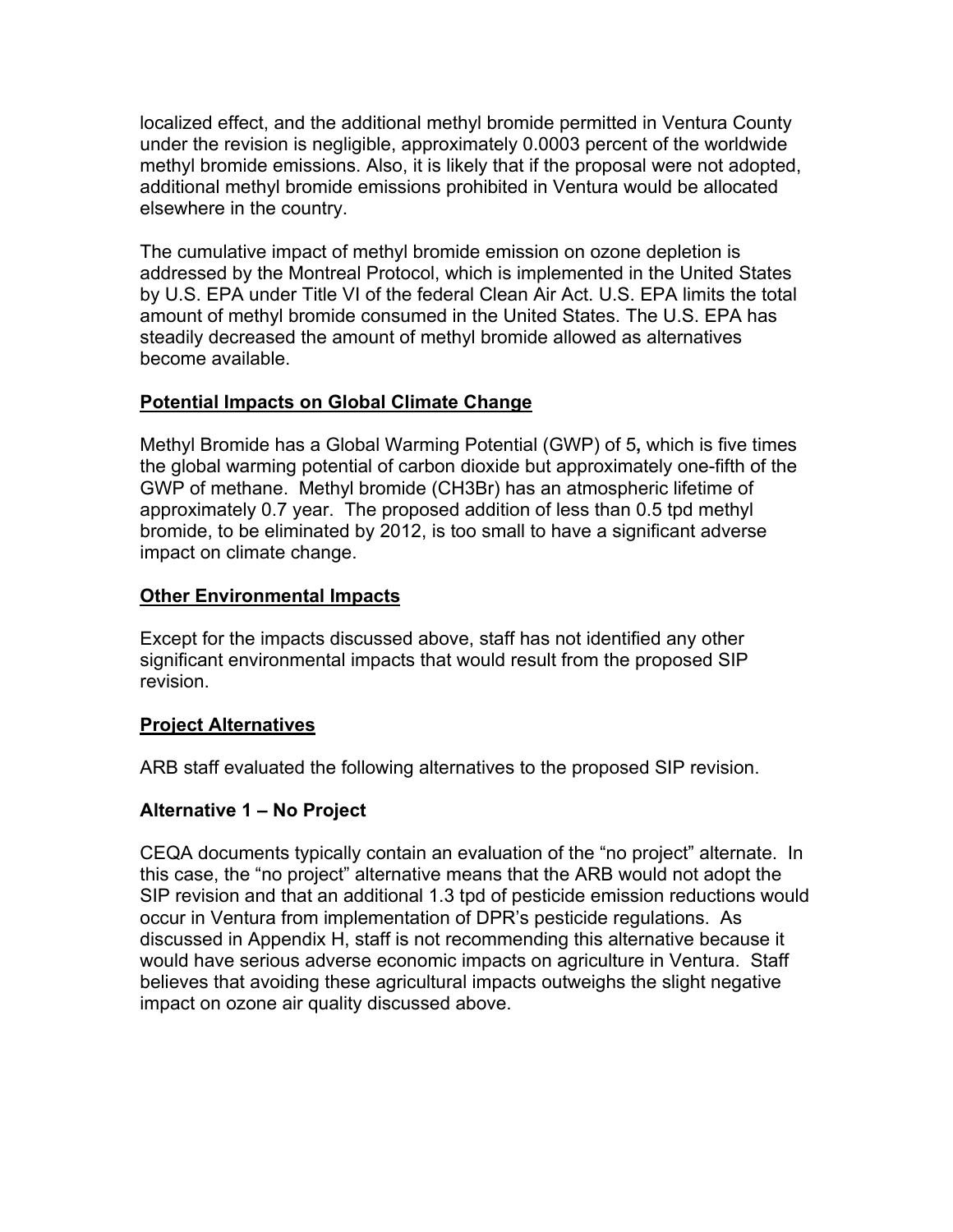# **Alternative 2 – Substitute ROG reductions of less than 1.3 tpd**

Instead of providing ROG reductions of 1.3 tpd, ARB could provide lesser supplemental reductions of 1.0 tpd of ROG starting in 2008 with a phase down into 2012. This would make up part of the shortfall from DPR's 2008 pesticide regulation. In order to mitigate the remaining 0.3 tpd of ROG, farmers would have to take agricultural fields out of production or use fewer pesticides, which would result in a loss in yield and farmland. Staff is not recommending this alternative because of the greater economic impacts associated with reduced productions or yield.

# **Alternative 3 – Substitute ROG reductions of 1.3 tpd with no gradual phasedown prior to 2012**

This alternative would provide the same immediate relief from the potential economic impacts of reduced production or yield, but would continue that relief indefinitely compared to staff proposal. Research is currently underway to improve application methods. Within one to two years, advanced application methods could reduce ROG emissions from pesticides and provide the necessary reductions for Ventura's ozone attainment in 2012. Nevertheless, staff is not recommending this alternative because it does not ensure that the significant adverse impact on air quality in the short term is fully mitigated by 2012.

# **Alternative 4 – Substitute ROG reductions of 1.9 tpd**

This alternative would provide ROG substitution of 1.9 tpd, which is the maximum amount of surplus ROG reductions that exists from ARB's on-road motor vehicle program. Some persons who commented believe that 1.9 tpd for ROG substitution is necessary to fully mitigate the impacts on agriculture of DPR's proposed pesticide regulation. These persons believe that DPR's proposed estimate of a 1.3 tpd shortfall is too low because of their estimates of the recent growth in fumigated acreage.

Staff is not recommending this alternative because DPR estimates that a 1.3 tpd substitution is sufficient to meet the 1994 SIP obligation.

# **Feasible Mitigation Measures**

As described above, the proposed SIP revision may have a significant short-term adverse impact on air quality, since it may slightly slow down improvement in ozone levels in Ventura. The previous section describes the alternatives to the proposed SIP revision that were evaluated by staff, and explains that staff was not able to identify any feasible alternatives that would substantially reduce the potential adverse impacts of the SIP revision while at the same time achieving its benefits.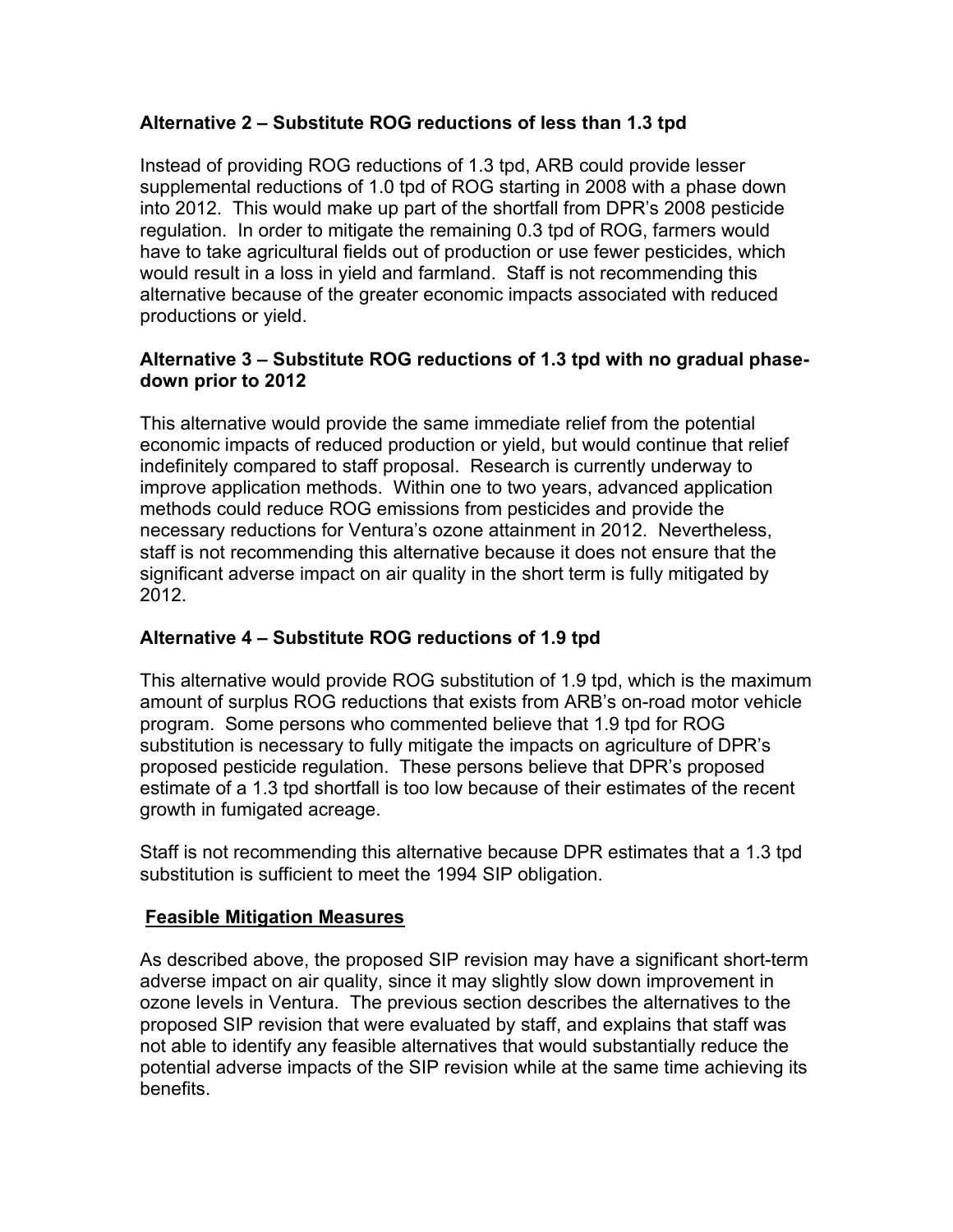Staff also evaluated measures to mitigate the air quality impacts of the proposed SIP revision. Staff was unable to identify any feasible mitigation measures that would substantially reduce these impacts, while at the same time achieving the benefits of the SIP revision. However, it should be noted that the proposed SIP revision does incorporate mitigation measures that were not part of the original proposal released for public comment on May 7, 2007. The original proposal was to substitute 1.0 tpd of surplus ROG emission reductions in Ventura for 1.0 tons of pesticide emissions. This was a long-term substitution with no termination date and no phase-out schedule. Staff's revised proposal incorporates a phase-out schedule and a 2012 termination date in order to mitigate the air quality impacts of the SIP revision. The effect of the provisions on air quality is described in detail in Appendix H.

## **Cumulative Impacts**

Staff has also considered the potential cumulative impacts of the proposed SIP revision. With respect to air quality, evaluating cumulative impacts essentially means that the impact of an extra 1.3 tons of ROG emissions must be considered in combination with other sources of ROG emissions in the Ventura County Nonattainment Area. The nature of the photochemical modeling done for Ventura County analyzes the cumulative impacts of all know ROG emission on ozone formation. Consequently, staff did a cumulative analysis when determining the effect of the proposed SIP revision on ozone formation and attainment in Ventura.

### **Summaries and Responses to Significant Environmental Issues**

Following are summaries and ARB staff's responses to the environmental issues raised in the June 12, 2007 comment letter submitted by the Center for Race, Poverty & the Environment (CRPE).

Comment in Section II, page 4: "…the AMAFs are based on unrepresentative field fumigation studies conducted in other states under cool soil conditions, which do not provide an accurate estimate of emissions from California fumigations conducted at high temperatures in the Central Valley during the peak ozone season from May to October. Studies conducted under worst-case scenarios have been excluded from the group of studies on which the regulation is based."

Response: We have included in this analysis those studies that have been reviewed and accepted as sufficient quality to provide reliable results. The studies were conducted at a variety of locations under a variety of meteorological conditions and over the entire year. The variety of locations, application methods, and meteorological conditions are varied in large part due to the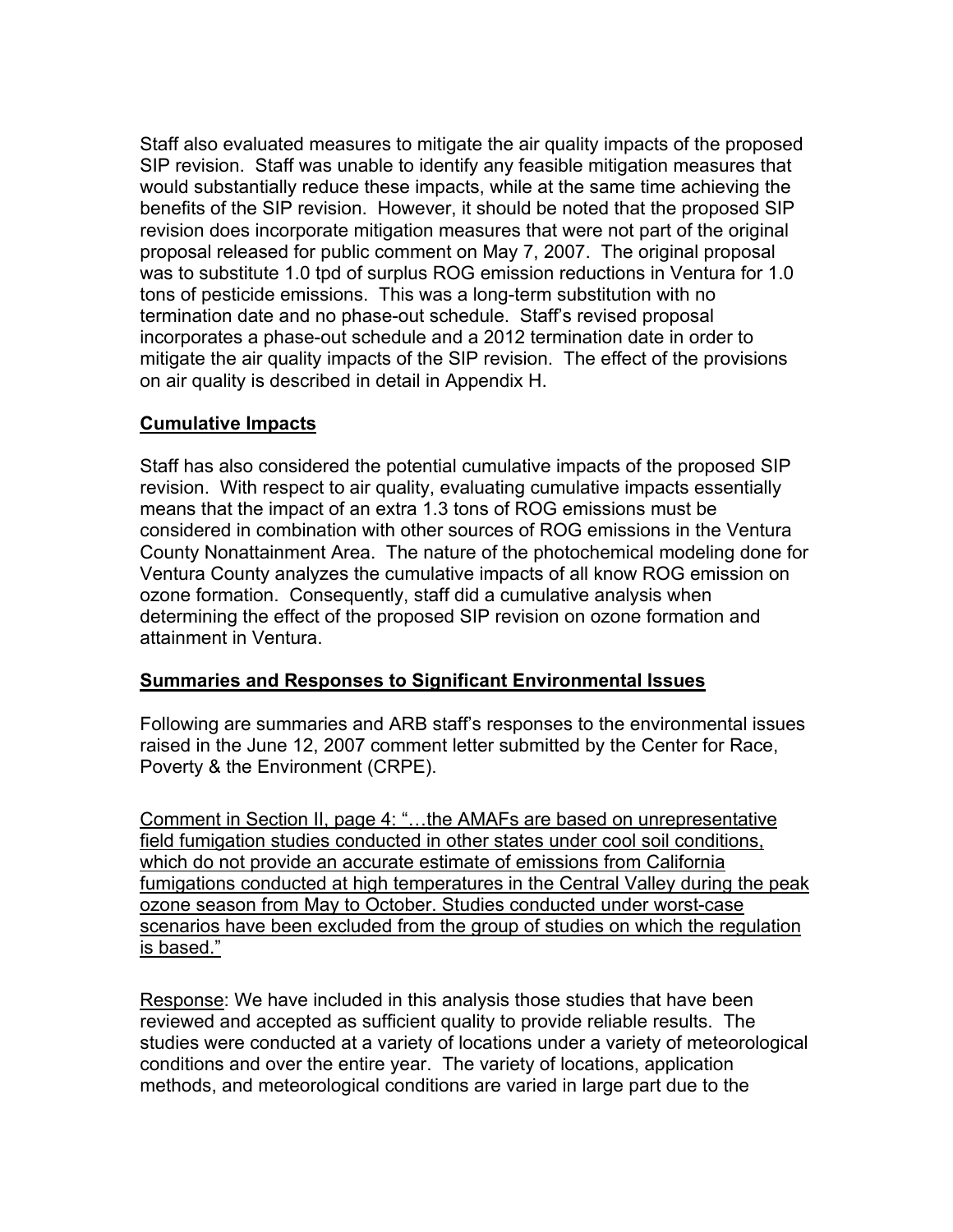diverse nature of agriculture in California. The current set of studies used in this analysis is the database available.

We agree in concept that temperature is important. However, DPR's work with methyl bromide applications throughout the year found that winter applications can show high flux, high emissions, and high air concentrations. In fact, analysis of the relationship between Julian date of the application (as a surrogate for temperature) and the percentage of emissions (emission ratio) for monitored applications shows no significant relationship between emissions and day of application. A measurable temperature effect should be clearly discernable by a regression analysis. Thus, a simple, clear relationship between temperature and flux is not supported by the DPR methyl bromide database. More likely many factors act together and, thus, the more global approach that DPR has taken to estimating the AMAF's is more appropriate.

A plot of the methyl bromide emission ratios is shown below. Note the complete lack of trend for the tarp broadcast data. In particular, the February 13, 1997 application has an emission ratio of 9.8%. This could be argued to support the low temperature, low flux theory. However, the July 25, 1998 application shows an emission ratio of 6.8%. It is also clear the tarp bed application method shows a high emission ratio no matter when the application is made. In fact, the tarp bed applications in December show a 100% emission ratio, similar to those applications made in June and October. The methyl bromide database is the largest available and likely reflects trends in flux and emission ratios for other fumigants.

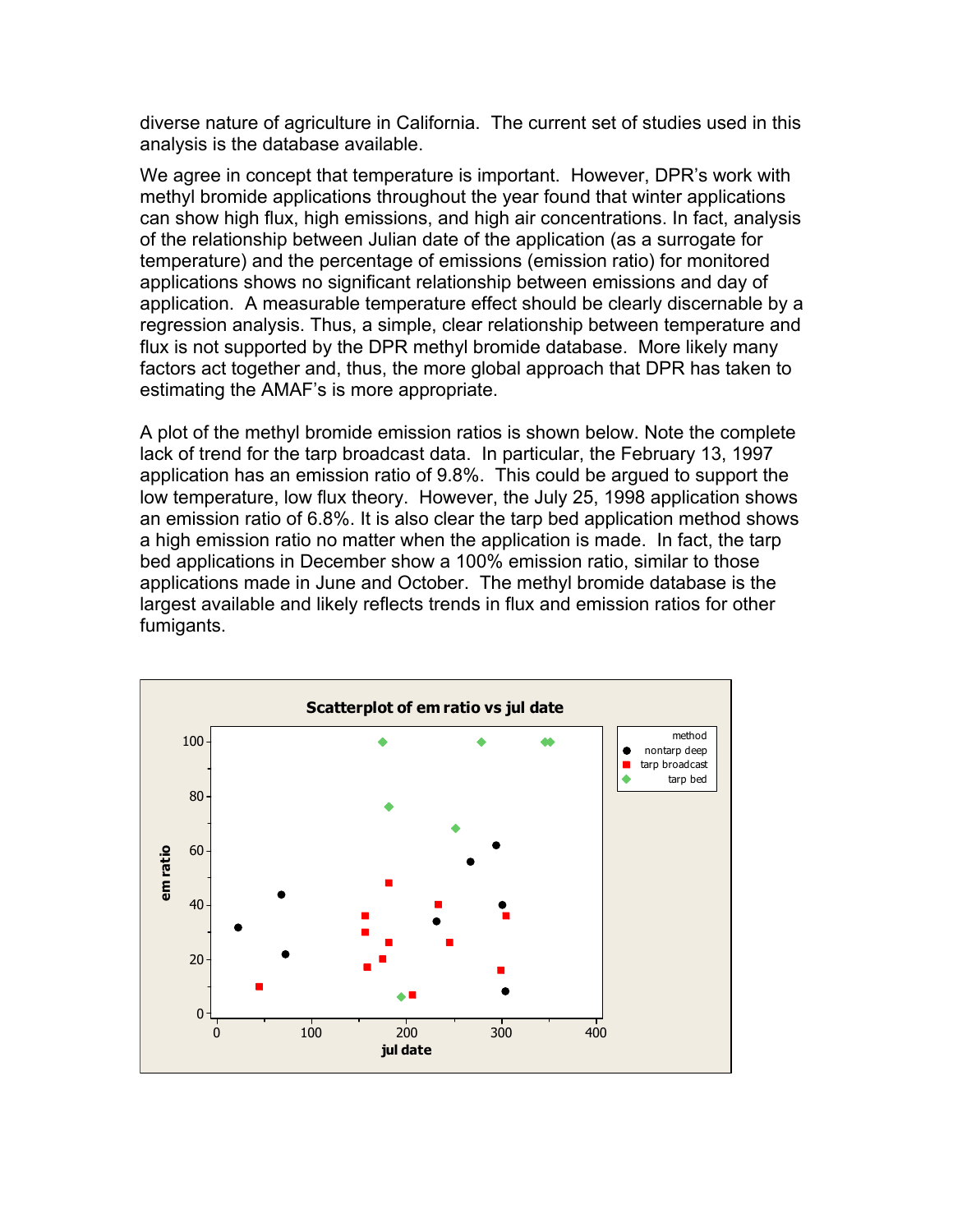Comment: The memorandum from Susan Kegley to Brent Newell, dated June 12, 2007, recommends "Base emission estimates on all available studies with valid experimental procedures that are relevant to the currently allowable applications methods."

The memorandum provides four examples of unrepresentative and excluded studies. "For example, the chloropicrin fumigation that was conducted in Washington State was done on a night that the air temperature actually dropped below freezing. It is very likely that the low emission rate observed for this fumigation had nothing to do with the application method and everything to do with the fact that the air temperature was nine degrees below freezing."

Response: This comment inaccurately reports the study results and does not mention that the 33.8% emissions shown in the Washington results is similar to the 36.5% emissions shown in the Florida results. The temperature during the day when the application was actually made was 57 degrees F. The temperature on the night immediately following the application was 46 degrees F. The night air temperatures during the majority of the study were above 37 degrees F and the maximum night temperature was 57 degrees F. The average night air temperature was 40 degrees F. The average day air temperature was 48 degrees F. When "…*air temperature was nine degrees below freezing…,"* this event occurred 2 weeks following the application during the second to last sampling interval. By that sampling interval the majority of the 34% of applied mass lost was already measured. The 33.8% emissions shown in Washington results are similar to 36.5% emissions shown in the Florida results. These were both broadcast tarp applications. The air temperatures during the Florida study were 15 to 20 degrees F warmer yet the mass loss results are similar to the Washington study. Thus, the commenter's views are not supported by the data.

Comment: "None of the chloropicrin studies were conducted in California… Soil type is one of the factors that controls the amount of fumigant released from the soil during a fumigation..."

Response: It is true that none of the chloropicrin studies were conducted in California. We agree in concept that soil type is among many factors that has an effect on emissions. In fact, the Arizona studies were conducted on sandy soil that in concept could result in a higher loss than most soils in California. However, we will reiterate that DPR has taken a global approach to estimating the AMAF's for several reasons including the lack of studies to quantify what are essentially small scale refinements of the AMAF's and the fact that when the AMAF's are used to estimate the total VOCs the scale is very large. There is no practical way to incorporate soil type into the estimates.

Comment : "In contrast, industry studies with glaring experimental errors were accepted for use in the emission estimates. For example, the soil study used to estimate emissions from "standard sprinkler" applications of metam sodium, had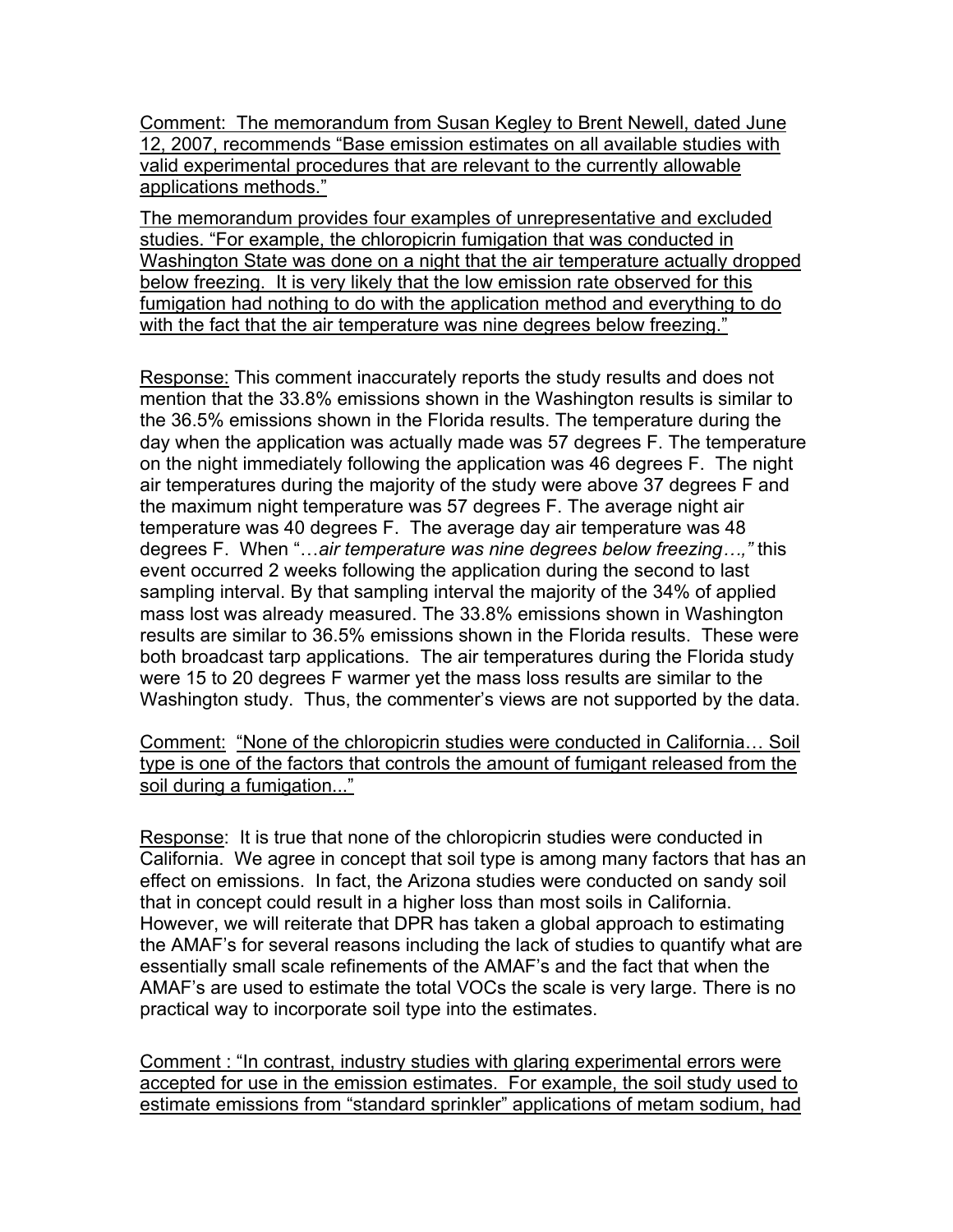samplers placed nearly perpendicular to the wind direction, thus ensuring the maximum concentrations could not be measured."

Response: No studies with "*glaring experimental errors*" were used in the AMAF development. It is true that the standard sprinkler study, and also the standard shank study, had a sampler layout that was not optimal. The sampler layout was an attempt to capture the predominant wind direction. However, studies conducted over several days typically have no true predominant wind direction. It should be noted that both studies were done according to Good Laboratory Practices and were submitted, accepted, and used to characterize off-site exposure by the U.S. Environmental Protection Agency (U.S. EPA) in their Metam Sodium Risk Assessment. Thus, both U.S. EPA and DPR have reviewed these studies. Further, the layout of the samplers in both those studies actually caused very high emission estimates to be obtained for some sampling intervals due to inherent shortcomings of the computer model. As a result, the emissions estimated from those studies may be overestimated, not underestimated as the commenter suggests.

Comment: "Studies like this should be discarded in preference to studies with valid experimental procedures such as the ARB/DPR study conducted in 1993 where the experiment was done correctly and captures the representative emissions from a worst-case scenario application. In the current emission estimate, this ARB study is not used."

Response: The 1993 ARB/DPR study is not used for several reasons:

- 1) The study was not designed to estimate flux:
	- a) Only four samplers were used, one on each side of the field for an 84 acre field. This is not sufficient to characterize the flux.
	- b) Only summarized weather data was available, no on-site weather data was reported.
	- c) The sampling intervals span sunrise and sunset. In order to accurately estimate emissions, the sampling periods must separate the day and night periods.
- 2) There are significant events that cast doubt on the reported air concentrations:
	- a) Samples from sampling periods 3 and 4 were left in an ice chest over the weekend in air temperatures over 100 degrees F. No dry ice was left in the ice chest by the time the samples were retrieved. Therefore, those samples are not valid.
	- b) The west sample from sampling period 5 was left by mistake in the freezer for 10 weeks and then analyzed. The storage stability over 10 weeks was not evaluated.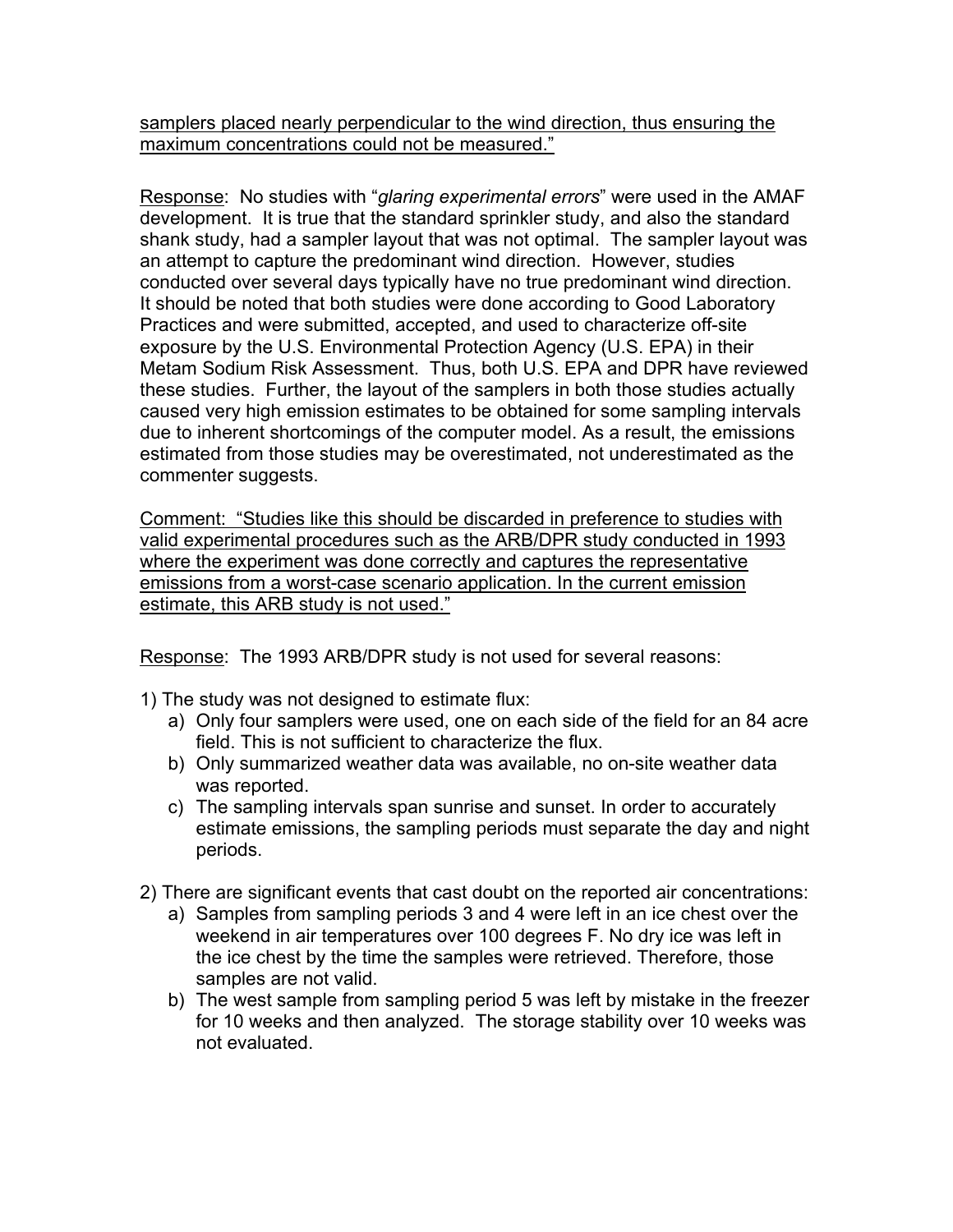Comment in Section II, page 4: …"natural variability in flux rates (the rate at which the fumigant escapes from the soil) is large, thus a single study – or even several studies – will not provide an accurate estimate of actual emissions."

The memorandum from Susan Kegley to Brent Newell, dated June 12, 2007, recommends "Use high-end emission estimates from these studies to estimate VOC emissions during the summer ozone season."

Response: We agree that the variability in flux rates (emissions) between applications is large. For fumigants and application methods with multiple studies, the standard deviations of the emissions are approximately 50%. DPR has chosen to use the average flux rates to estimate emissions for three reasons. First, the emission inventory represents the aggregate emissions from all agricultural and structural pesticide applications within a region over several months. The average flux rates represent the most accurate estimate of aggregate emissions. Second, all pesticide applications included in DPR's inventory represent their most accurate and consistent estimate of emissions, for both the base year and subsequent years. Using a consistent method to estimate emissions is essential for making relative comparisons and determining compliance with the SIP commitments. Using the most accurate estimates for some applications and high-end estimates for other applications would skew the inventory and make relative comparisons unreliable. Third, even if high-end emission estimates were to be used, they would affect both current emissions and emissions for the 1991 base year. Estimates of the 1991 base year emissions are generally more uncertain than current emissions. Therefore, it would probably be appropriate to apply a larger uncertainty factor to the 1991 base year than current emissions, and the emission reductions achieved would be larger than currently estimated using the average flux rates.

Comment: The memorandum from Susan Kegley to Brent Newell, dated June 12, 2007, recommends "Determine 4-hour and 8-hour averages and use them to estimate peak ozone-forming emissions."

Response: Data is not available for all but a few pesticides to determine 4-hour or 8-hour peak emissions. Using a consistent method to estimate emissions is essential for making relative comparisons and determining compliance with the SIP commitments. Using peak emissions for some, but not all applications would skew the inventory and make relative comparisons unreliable.

Comment in Section II, page 4: "DPR has not presented any evidence supporting its estimates of historical fumigant application methods, nor has it made public the details of the process by which this information was obtained."

Response: DPR provided a detailed explanation of its method for determining the frequency of use of historical fumigant application methods in its memorandum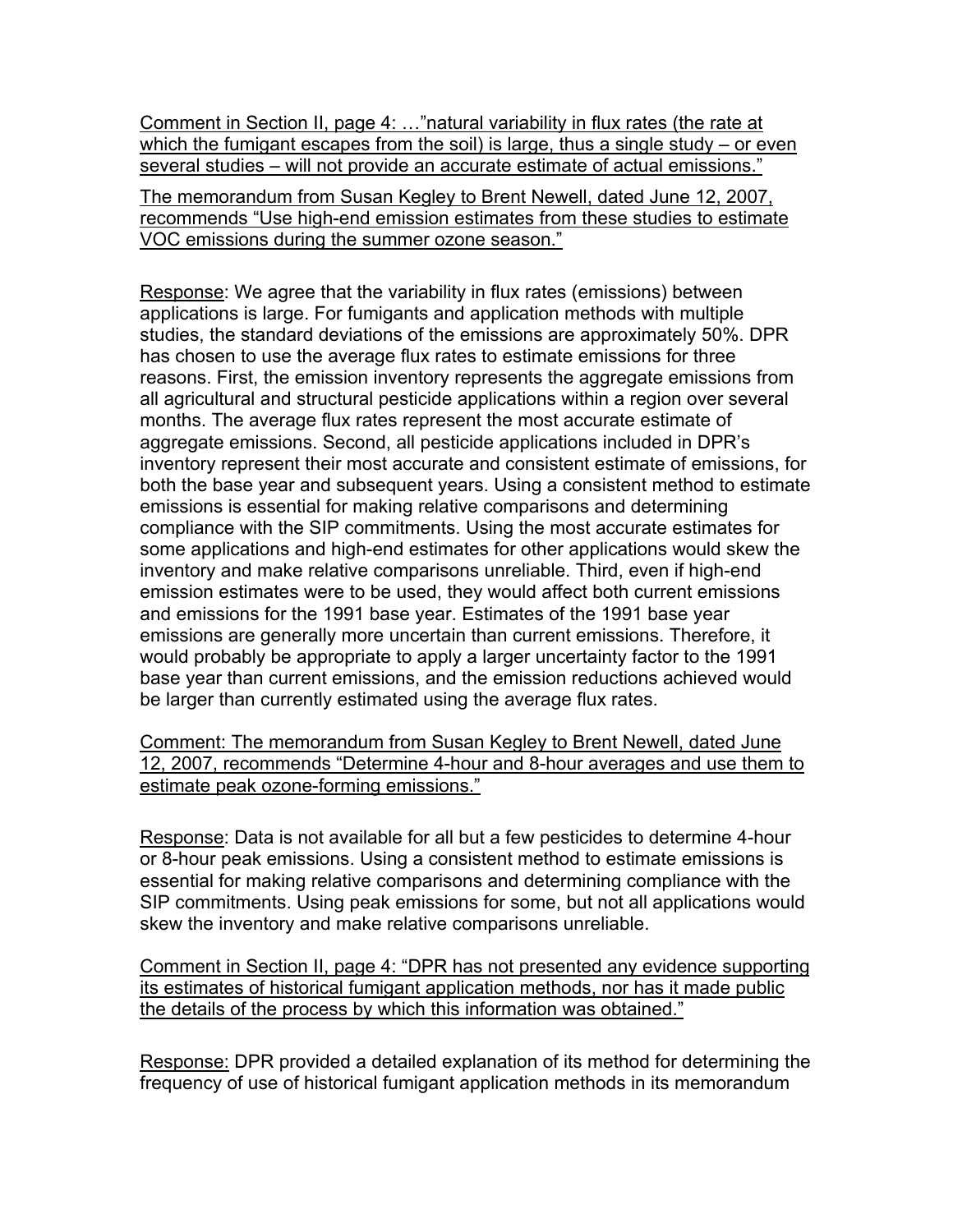from Barry, Spurlock, and Segawa to Sanders, dated April 6, 2007. The explanation from this memorandum is excerpted here.

In California, all agricultural and commercial pesticide applications must be reported. County agricultural commissioners and DPR compile these PURs into a database. The PUR database includes the identity of the product applied, the amount applied, location, date, crop/site treated, and other information. DPR uses the pounds of product applied recorded in the PUR database to calculate the VOC emissions for each pesticide application included in the pesticide VOC emission inventory. The PUR database contains general information about the application method (i.e. air, ground, or other), but it does not indicate the specific application method. Therefore, another adjustment is needed to account for the use of each fumigant application method.

In general, different crops use different fumigant application methods. Roush (2006) found that the different nonattainment areas have different crops responsible for the majority of pesticide VOC emissions. Therefore, each nonattainment area should have a different set of adjustment factors to characterize the use of fumigant application methods. While the application method depends on the crop to be planted, other factors such as soil type, cost, and equipment availability also influence the choice of application method. For example, strawberries always use a shallow application method. However, the tarp broadcast and tarp bed application methods are both commonly used for strawberries, and these application methods have different emissions. Therefore, the type of crop is an unreliable surrogate to identify the fumigant application method in some cases.

DPR proposes to use a variety of methods to estimate the use of each of the fumigant application methods (method use fraction). The method for 1,3-D is the most accurate. As required under DPR's 1,3-D management plan, the registrants maintain records of the specific application method for all 1,3-D applications. Johnson (2006) describes the May–October method use fractions, based on the registrants' data.

Lawson (2006) provides a survey of metam-sodium practices by several dozen growers and applicators in certain areas of the state. This survey includes a compilation of the application methods. The survey includes specific information for three nonattainment areas, as well as the top ten counties. DPR uses the percentage breakdown described in Lawson (2006) on the use of the various metam-sodium applications for the San Joaquin Valley, Southeast Desert, and Ventura nonattainment areas. DPR uses the breakdown for the top ten counties described in Lawson (2006) as a surrogate for the Sacramento Metro nonattainment area, and Ventura as a surrogate for the South Coast nonattainment area.

Similar to the approach described by Stangellhini (2006a, 2006b; Appendix 1), DPR uses information from the PURs to estimate the May–October method use fractions for methyl bromide and chloropicrin based on the following assumptions: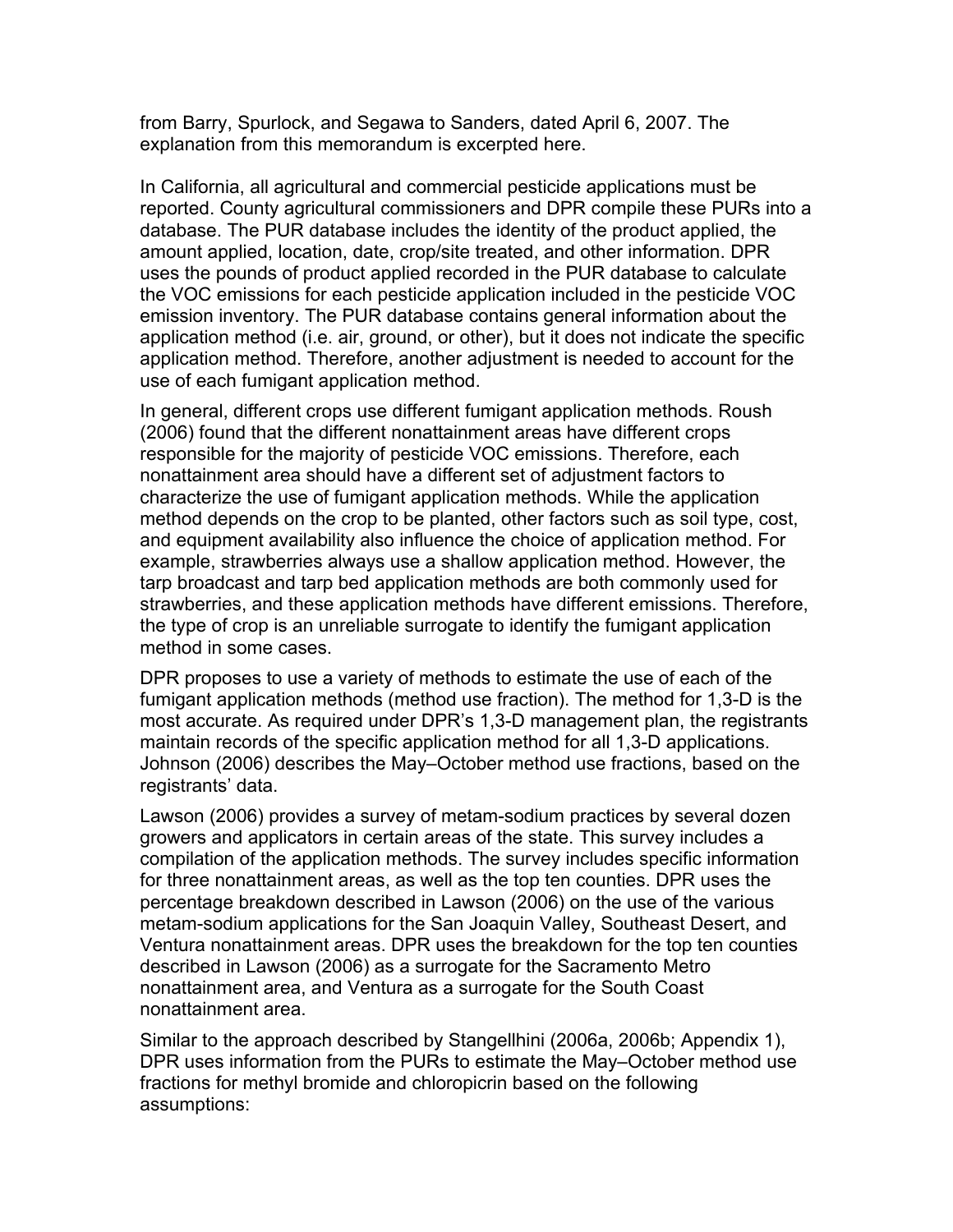- For 1990/91 methyl bromide and chloropicrin applications, all row, vegetable, and nursery crops (except strawberries) were fumigated using a shallow injection broadcast method with a high permeability tarpaulin or no tarpaulin.
- For 1990/91 methyl bromide and chloropicrin applications, one-half of the strawberry applications were conducted with a shallow injection broadcast method and a high permeability tarpaulin, and one-half of the strawberry applications were conducted with a shallow injection bed method and a high permeability tarpaulin.
- For 1990/91 methyl bromide and chloropicrin applications, all tree and vine crops were fumigated using a deep injection method with a high permeability tarpaulin or no tarpaulin.

Comment in Section III.A., page 8: "it is inconceivable for the Environmental Impact Analysis to assert that an increase in toxic fumigant use will have no impact on the environment."

Comment in Section III.A.1., page 8: "Substantial evidence shows that neither DPR regulations nor EPA labeling requirements adequately prevent acute or chronic health impacts."

Comment: The memorandum from Anne Katten to Brent Newell and Susan Kegley, dated June 6, 2007, states that for methyl bromide "OEHHA has recommended that regulations should be designed to reduce sub-chronic exposure of the general public and adjust workers below 1 ppb and 2 ppb respectively to prevent neurobehavioral effects, while DPR's current regulations are only designed to control exposures to 9 ppb for the general public and 16 ppb for fumigation workers."

Response: These comments are addressed in the section of this Environmental Analysis entitled "Potential Toxic Impacts."

Comment in Section III.A.2, page 9: "Substantial evidence demonstrates that fumigants cause acute chronic impacts to human health and to threatened and endangered species." "These fumigants also may inflict substantial harm on the California red-legged frog, which is found in Ventura County and listed endangered under the federal Endangered Species Act."

Response: Pesticide use restrictions implemented under a court injunction and order specifically address red-legged frog populations. On October 20, 2006, the U.S. District Court for the Northern District of California imposed no-use buffer zones around California red–legged frog upland and aquatic habitats for certain pesticides. This injunction and order will remain in effect for 66 pesticides (including the fumigants 1,3-dichloropropene and metam-sodium) until the U.S. Environmental Protection Agency goes through formal consultation with the Fish and Wildlife Service on each of the 66 pesticides, and the Fish and Wildlife